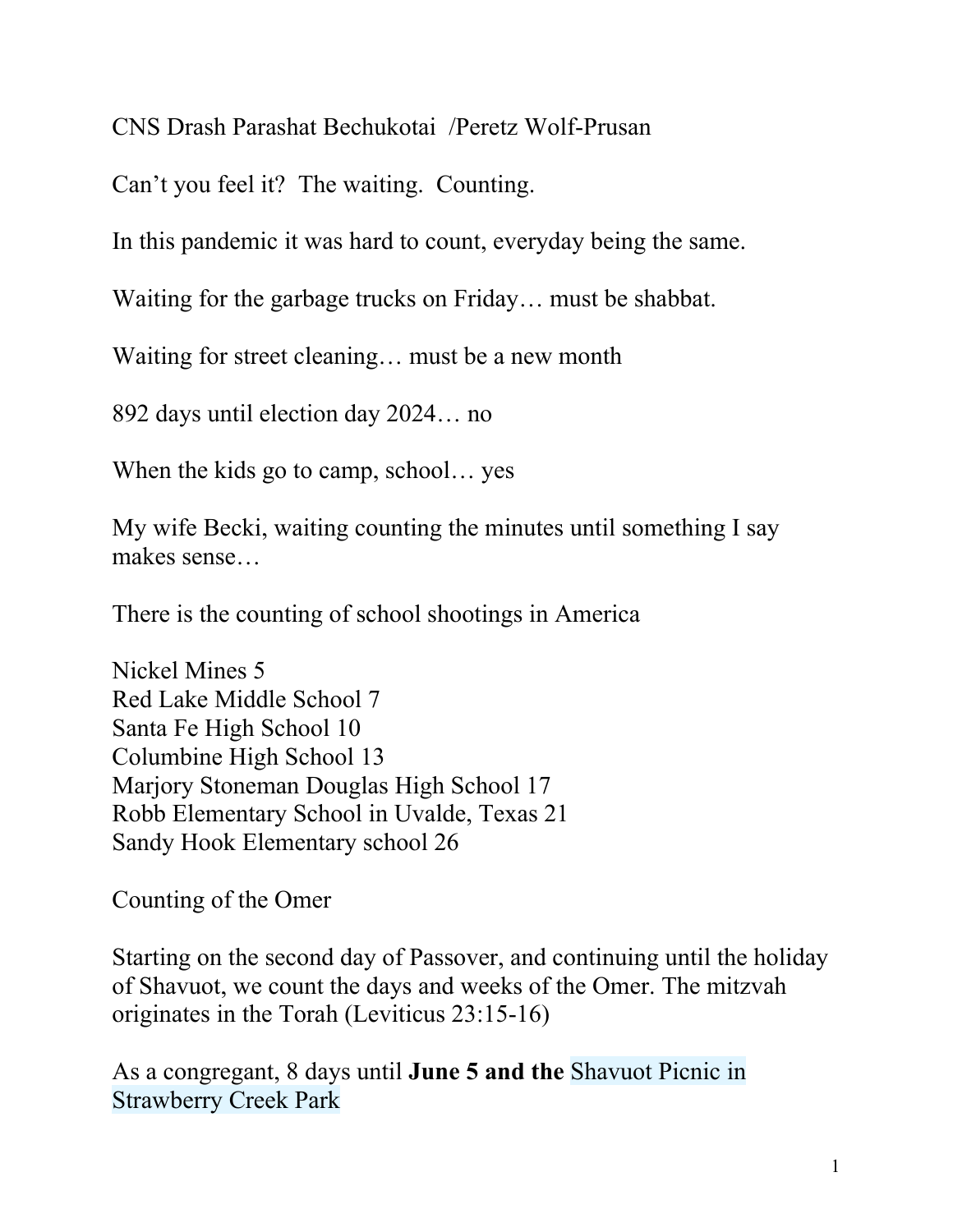Today is 42 days, which is 6 weeks of the Omer

הַיוֹם שָׁנַיִם וְאַרְבָּעִים יוֹם, שָׁהֶם שִׁשָּׁה שָׁבוּעוֹת לָעוֹמֶר

Majesty within Foundation מַלְכוּת שֶׁבִּיְסוֹד Malkhut shebi-Yesod

Kabbalisticly… I'll leave that with Rabbi Levy. I had thought teaching shoulder to shoulder with Marcia Falk on Tisha B'Av was pretty cool, but a dialog with Rabbi Arthur Green…

Arthur Green Translator and commentator of the Sefat Emet

**Yehudah Aryeh Leib Alter** : אל ליב אריה יהודה, 15 April 1847 – 11 January 1905)

Gur train station…. Government officials had to expand the train station because there was so many passengers from Warsaw every Friday and Sunday. People coming to learn from the Alter Rebbe of Gur, posthumously known as the Sefat Emet.

He was a student of Rabbi Isaac Luria (1534-1572), who put forth three big ideas:

*tzimtzum* ["contraction"] God, perfection, makes room for imperfection

*shevirat ha-kelim* ["the shattering of the vessels"] *The result*

And *tikkun* ["repair" or "fixing"].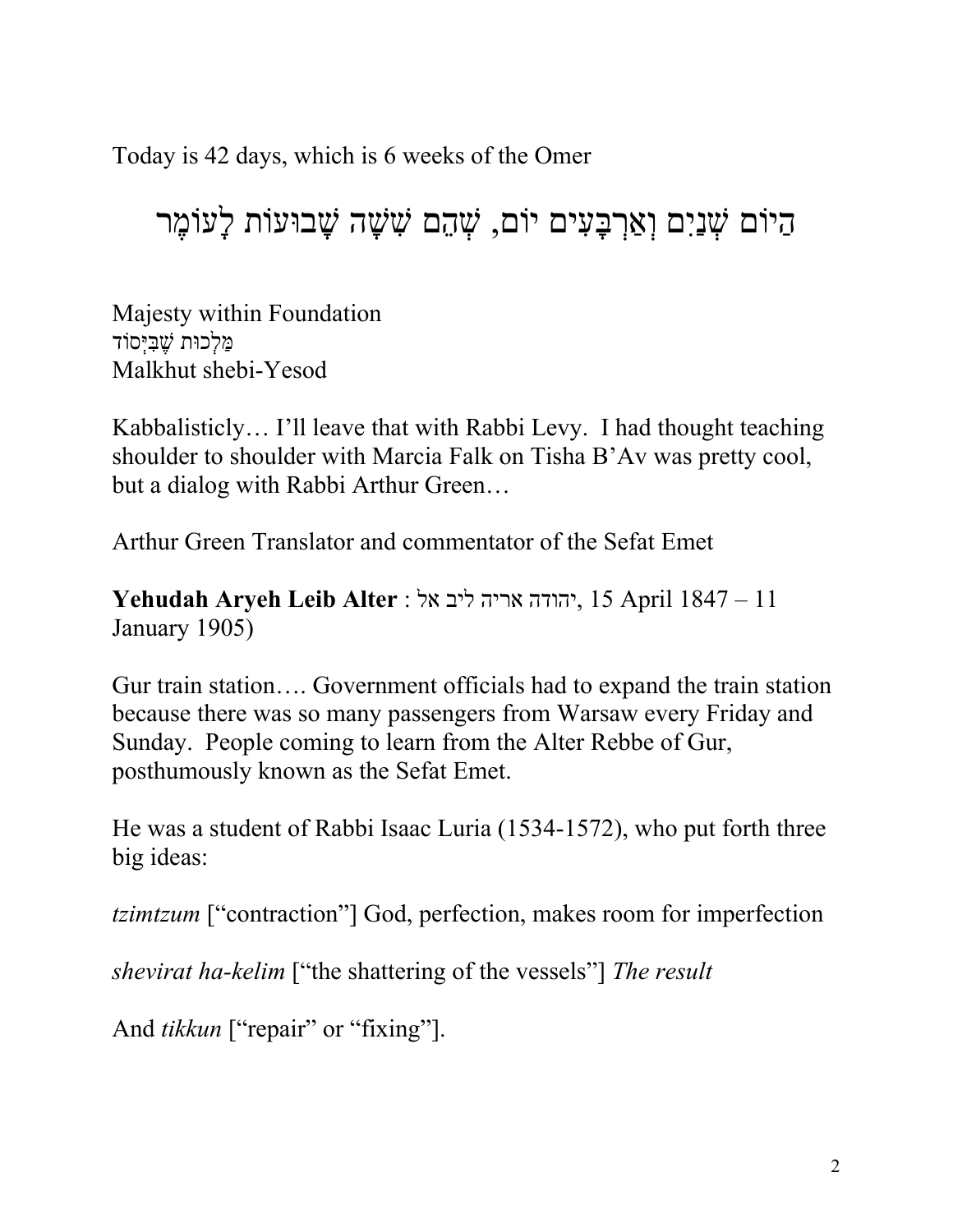After tikkun, all existence will return to its original spiritual condition, a state synonymous with the messianic age.

All things return to *olam ha-tikkun,* literally "the world of repair," that is, a world restored to its perfect status before intra-divine catastrophe and before human error. Thus, the *tikkun* of which Lurianic Kabbalah speaks is not that of this world alone, but of **all "worlds."**

The Sefat Emet teaches on this Torah Portion **(you've been waiting)…**

(Lev. 26:13). *And I shall go about in your midst, and I shall be God to you, and as for you, you will be my people. I am the Lord your God who brought you out of the Land of Egypt, from your being slaves to them, and I broke the bars of your yoke and made you walk upright.*

"[I am the Lord your God . . . ] made you walk upright" **komemiyyut**

The Sefat Emet begins,

"RaSHI follows the Midrash in interpreting the word **komemiyyut** this way. But did the sages not teach that it is forbidden to walk upright, [a sign of excessive pride]?

When Tikkun comes about, **as it will in the future,** people will be able to have devotion to God even with an upright posture. That is the way humans were created, after all. Only in this world, because of its vanities, do we have to bend and be quite bowed over in order to have the proper awe.

This too is spoken of in the Midrash. Where it says: "I shall go about in your midst," the Midrash adds "and you not be shaken." Might this mean that you will have no awe of God? No, because Scripture says: "I am the Lord your God."